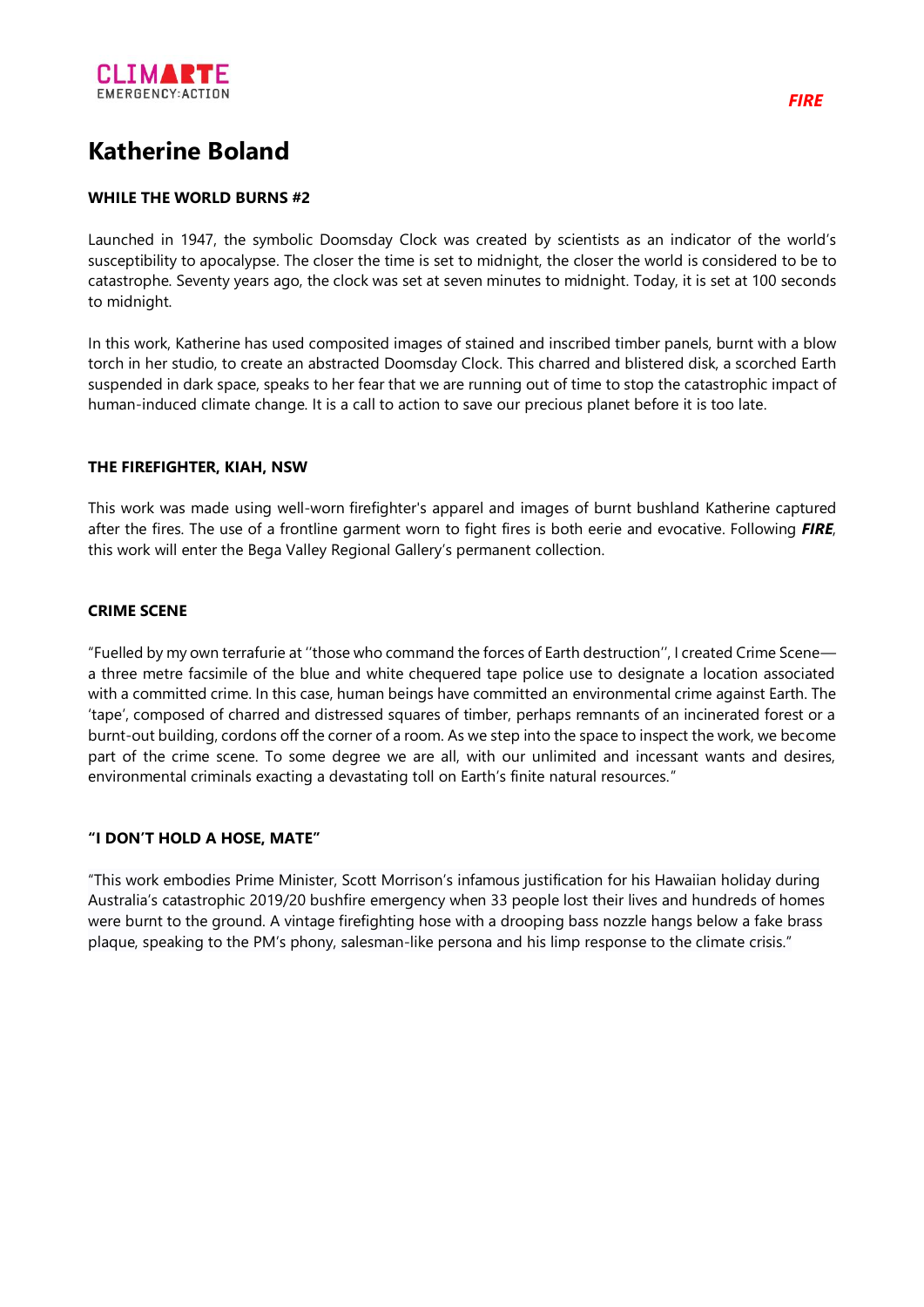

# **John Gollings**

## **AFTERMATH**

AFTERMATH is a huge print of an aerial photograph over the Kinglake area following Victoria's 2009 bushfires.

Shown in a solo exhibition at the McClelland Gallery in 2012, in bringing out AFTERMATH for *FIRE*, John says: "There is a fundamental change in the landscape after fire has razed the vegetation and revealed the underlying topography and the hidden marks of man."

During the Black Saturday bushfires on 7<sup>th</sup> February 2009 as many as 400 individual fires burnt across Victoria. Killing 173 people and injuring 414 others, this mass fire event resulted in Australia's highest ever loss of life from a bushfire.

During the week leading up to Black Saturday, rolling heatwave emergencies were caused by power blackouts and 'brownouts' cutting off air-conditioners, resulting in severe heat stress and the reported deaths of 374 vulnerable people. The state morgue was receiving around 50 bodies a day, more than a tripling of the usual number. As a result—in what is believed to be the first time in Victoria's history—a plan involving hospitals and funeral directors storing bodies had to be activated. The state's emergency services were stretched to breaking point.

The fires were mainly centred around Kinglake, Marysville, Narbethong, Strathewen and Flowerdale regions which were all but completely destroyed. Stripped of vegetation there is a curious play of black and colour, of patterns and textures, that is only revealed in the destruction of the bush. John flew over and captured this horrifying destruction.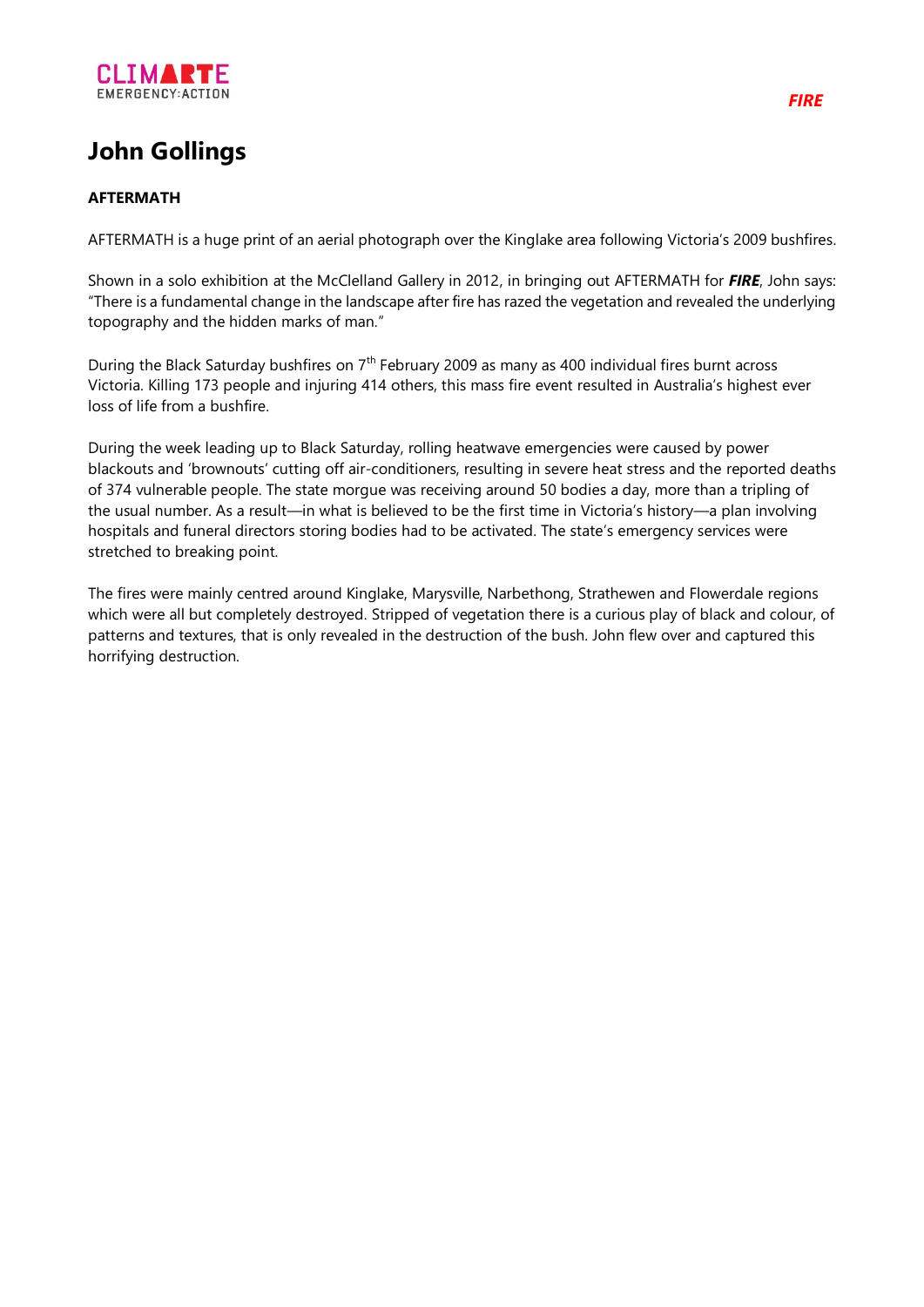

# **Jody Graham**

Jody Graham's practice encompasses drawing, mixed media, sculpture, performance, and installation. Her work celebrates the broken, the displaced, and the forgotten, and speaks to her long-nurtured compulsion to restore and rescue within an anti-consumerist, re-use and re-cycle ethos that informs and motivates her practice.

Jody says: "Several weeks after the 2019/2020 Black Summer megafires swept across large parts of Australia I visited the Blue Mountains, spending time immersed in the burnt landscape that stretched as far as you could see. Witnessing this extensive damage in ominous silence raised deep questions about climate change and how we can better care for the environment and wildlife. Artworks I created are made from materials found in the aftermath of those Black Summer bushfires."

### **TRASHED 2020/2021 DIMENSIONS VARIABLE**

TRASHED is created from cans and plastic and glass bottles thrown out on the side of The Bells Line of Road along the 30-kilometre stretch from Mount Tomah to Browns Swamp at Lithgow, NSW.

The extent of what is chucked out by people, often while on scenic drives, became evident after the 2019 December bushfires burnt away trees, shrubs, and undergrowth previously concealing litter along the highway. The Pink cans in the work represent the tonnes of pink fire retardant dumped onto the bush from aerial support during bushfires.

### **GRASS FIRE**

"While researching the Black Summer fires I was moved by stories from people who were affected. During this time, I connected with Den Barber who runs Yarrabin Cultural Connections (YCC). Den is an Aboriginal man, descendant of the Traditional Custodians from Mudgee of the Wiradjuri people in the Central Tablelands of NSW.

What I discovered from Den helped me understand more about cultural burning and how it is all about caring for the environment. I like the measured risk in cultural burning and the careful supervising of flames burning low, so they do not get out of control and burn the canopies of trees.

When I made GRASS FIRE, I invited nature to participate in the process by submerging the drawing in a dam, drawing with rocks underwater, and recycling burnt branches into mark-making instruments. I hit and swung large charcoal sticks at the paper, trying to land the mark in the right spot. Often, I got it right; but there was a managed risk, just as with cultural burning. My intention throughout the mark-making process was to create a drawing that echoes the meditative dance of flames during a cultural burn."

## **LOSE GRIP** – **CROW CLAW**

"While collecting burnt cans for Trashed I discovered many dead birds, killed in the Black Summer bushfires. The crow whose claw forms part of this work I found lying dead on the side of The Bells Line of Road, Lithgow, NSW, having suffocated in bushfire smoke. To document their plight, I made this implement to memorise the catastrophic effect climate change and resulting wildfires have on wildlife. My art is a testimony to their endurance but also a declaration that we must protect and preserve their diminishing environments.

#### **WALKING STICK CHARCOAL DRAWING TOOL**

Charcoal from 2019/2020 Black Summer fires repurposed into a drawing instrument, attached to a broken walking stick also recovered from the fires.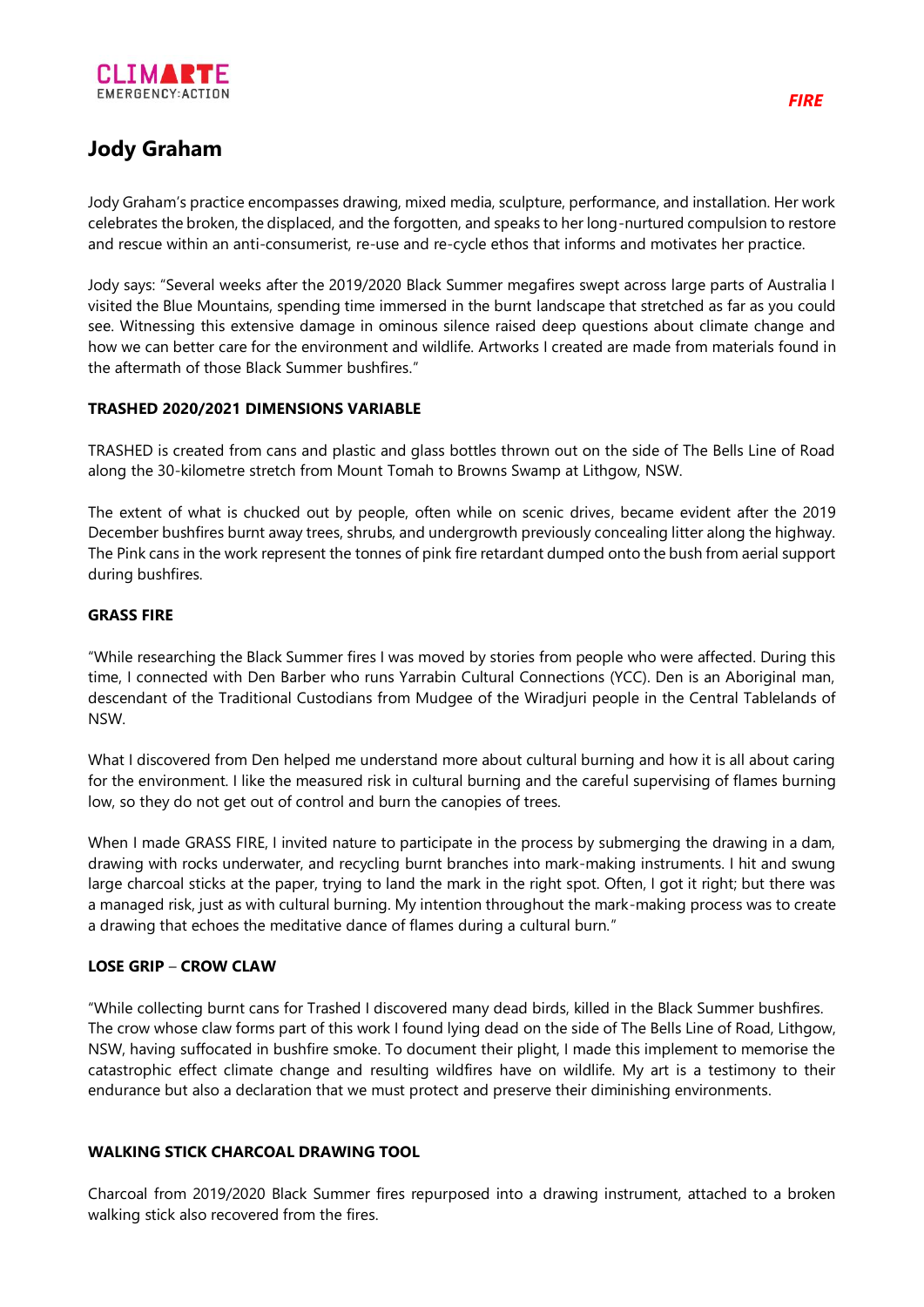

# **Fiona Lee**

Fiona Lee's work has just been in Maitland Regional Art Gallery, Newcastle Art Gallery in *THE ART OF PROTEST* exhibition, and soon to appear at the Manning Regional Art Gallery.

In Fiona's words: "Art helps you process life. When an artist loses everything in a bushfire, how do they come out the other side?

#### **UNPRECEDENTED FIRES AND A GARDEN HOSE (2021)**

"Made of melted scraps of tap and garden hose, this work is imbued with promises of survival, tortured by the heat of bushfire that took my home in 2019. The impotent remnants are resurrected though, to form the word UNPREPARABLE - the new reality of climate driven fires.

"The ferocity of bushfires is soon to be so severe in Australia due to climate change that they will be near impossible to extinguish" says former NSW Fire Chief Greg Mullins. This futility is depicted in my work.

We need to tackle fires at their source; climate change. We simultaneously need to preserve and support our natural carbon sinks that were decimated in these fires by eliminating native forest logging. Our forests are worth much more standing."

## **CARBON TAX (2021)**

"Ordinary families like mine are being taxed for and by a system that is eating up and burning down the world around us. Bushfire survivors like us are paying the cost of the mining and burning of fossil fuels. We need to make the polluters pay for the damage they are causing and urgently develop an ambitious plan to replace our aging and unreliable coal-burning power stations with clean energy sources like wind and solar, backed up by batteries."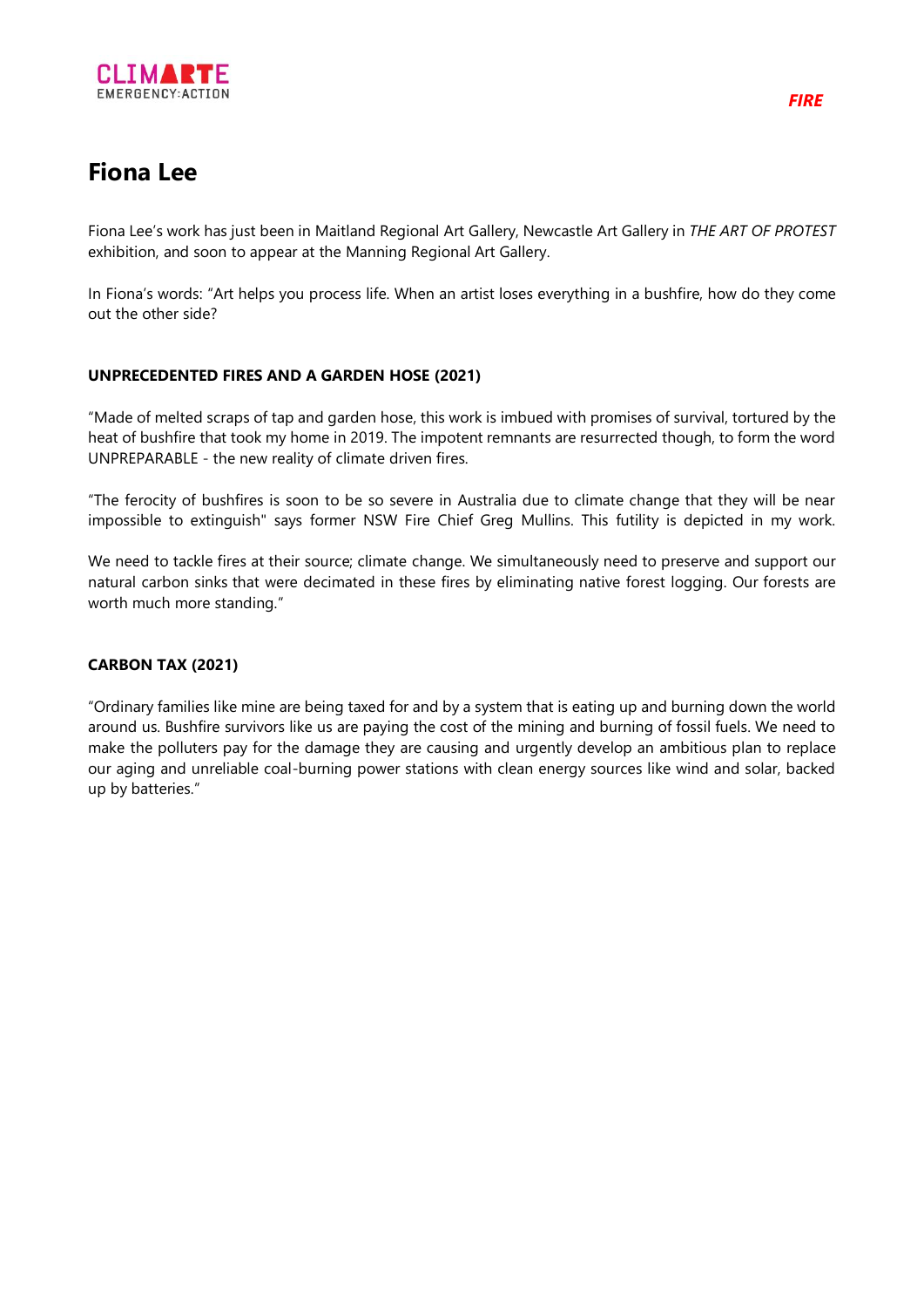

# **Louise Morgan**

#### **FUTURE FOSSILS** *(Phascolarctos cinereus)* **scares us into realising what we are losing**

In Louise's words: "Our fauna and flora experience and symbolise the worst consequences of our impact and for many, extinction (localised or total) is an impending reality.

This work imagines a future fossil of one of Australia's most iconic and treasured species - Phascolarctos cinereus (the koala). Like much of our native fauna and flora it has for a long time suffered compounding threats due to placing human and corporate will, profit and interests over adequate and robust protections for habitat.

It is a reflection on the collective grief that has been building over the years due to our negligence towards the environment, climate and ourselves amidst the trauma of consequent catastrophes.

We continuously fail to protect even one of our most recognisable and loved native species. How do we resolve ourselves while we continue on the same path of settling for status quo and ineffective policy and actions from our leaders across governments and private businesses?

The decisions and actions that we demand of our leaders now decide whether or not this period of time is tarred with a dark mark.